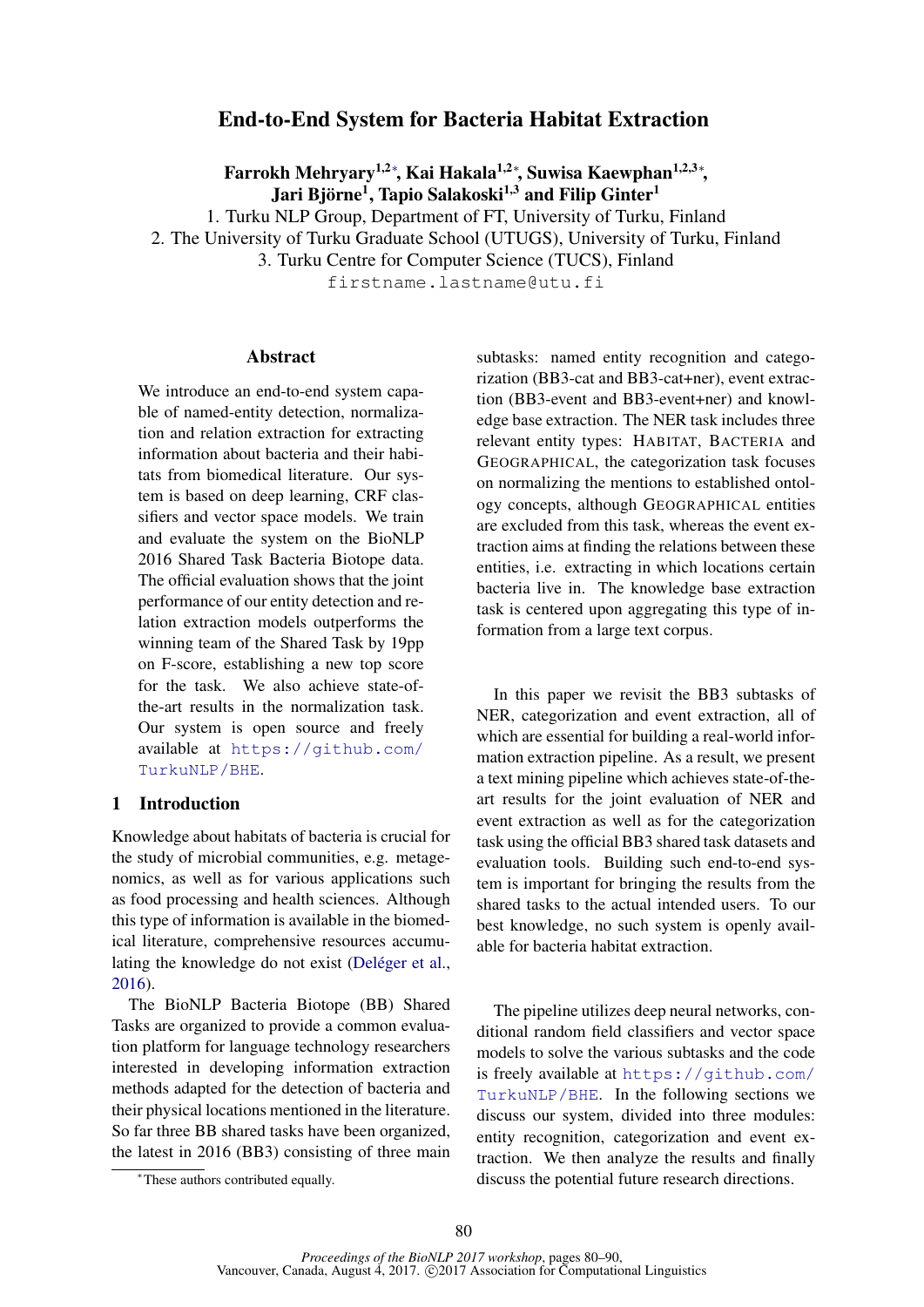### 2 Method

## 2.1 Named entity detection

Detecting the BB3 HABITAT, BACTERIA and GE-OGRAPHICAL mentions is a standard named entity recognition task, evaluated based on the correctness of the type and character offsets of the discovered text spans. In our NER pipeline, all documents are preprocessed following the approach of Hakala et al. (2016). In brief, we first convert all documents and annotation files from UTF-8 to ASCII encoding using a modified version of publicly available tool designed for parsing PubMed documents (Pyysalo et al., 2013)<sup>1</sup>. Next we split documents into sentences using the Genia Sentence Splitter (Sætre et al., 2007) and the sentences are subsequently tokenized and part-ofspeech tagged using the tokenization and POStagging modules in NER suite  $2$ , respectively.

To detect the entity mentions we use NERsuite, a named entity recognition toolkit, as it is relatively easy to train on new corpora, yet supports adding novel user-defined features. In biomedical NER, NERsuite has been a versatile tool achieving excellent performance for various entity types (Ohta et al., 2012; Kaewphan et al., 2014, 2016), however, it is not capable of dealing with overlapping entities. Therefore, we only use the longest spans of overlapping annotated entities as our training data, ignoring embedded entities which are substrings of the longest spans.

In biomedical NER, domain knowledge such as controlled vocabularies has been crucial for achieving high performance. In this work we prepare 3 dictionaries, specific for each entity type. For BACTERIA, we compile a dictionary of names exclusively from the NCBI Taxonomy database<sup>3</sup> by including all names under bacteria superkingdom (NCBI taxonomy identifier 2). The *scientific names* are expanded to include abbreviations whose genus names are conventionally abbreviated with the first and/or second alphabet, whereas the rest of the names, such as species epithet and strains, remains unchanged. For HABITAT, we combine all symbols from the OntoBiotope ontology<sup>4</sup> and use them without any further modifications. Similar to HABITAT, we also prepare dictionary for GEOGRAPHICAL by taking all

<sup>2</sup>http://nersuite.nlplab.org/

strings under the semantic type *geographical area* from UMLS database (version 2016AA) (Bodenreider, 2004). All dictionaries prepared in this step are directly provided to NERsuite through the dictionary-tagging module without any normalization. The tagging provides additional features describing whether the tokens are present in some semantic categories, such as bacteria names or geographical places. For GEOGRAPHICAL model, we also add token-level tagging results for *location* from Stanford NER (SNER) (Finkel et al., 2005) as binary values to NERsuite; 1 and 0 for location and non-location, respectively.

Although utilizing dictionary features is beneficial for NER, strict string matching tends to lead to low coverage, an issue which is also common in the categorization task. To remedy this problem, we also generate fuzzy matching features based on our categorization system (see Section 2.2) by measuring the maximum similarity of each token against the NCBI Taxonomy and OntoBiotope ontologies for BACTERIA and HABITAT respectively. Thus, instead of a binary feature denoting whether a token is present in the ontology or not, a similarity score ranging from 0 to 1 is assigned for each token. This approach is similar to (Kaewphan et al., 2014), but instead of using word embedding similarities, our fuzzy matching relies on character ngrams. We do not use these features for the GEO-GRAPHICALentities, which are not categorized by our system.

In the official BB3 evaluation, NER is jointly evaluated with either categorization or event extraction system. In BB3-cat+ner task, SER (Slot Error Rate) is used as the main scoring metric, whereas in BB3-event+ner, participating teams are ranked based on F-score of extracted relations. Due to the lack of an official evaluation on NER for all entities in BB3-event+ner and for GEOGRAPHICAL in BB3-cat+ner, we use our own implementation by calculating the F-score using exact string matching criteria as our main scoring metric. In this study, we consider BB3 event+ner as our primary subtask and thus all hyper-parameters in model selection are optimized against F-score instead of SER.

#### 2.2 Named entity categorization

In the BB3 categorization subtask each BACTE-RIA and HABITAT mention has to be assigned to the corresponding ontology concepts, specifically

<sup>1</sup> https://github.com/spyysalo/nxml2txt

<sup>3</sup> https://www.ncbi.nlm.nih.gov/taxonomy

<sup>4</sup> http://agroportal.lirmm.fr/ontologies/ONTOBIOTOPE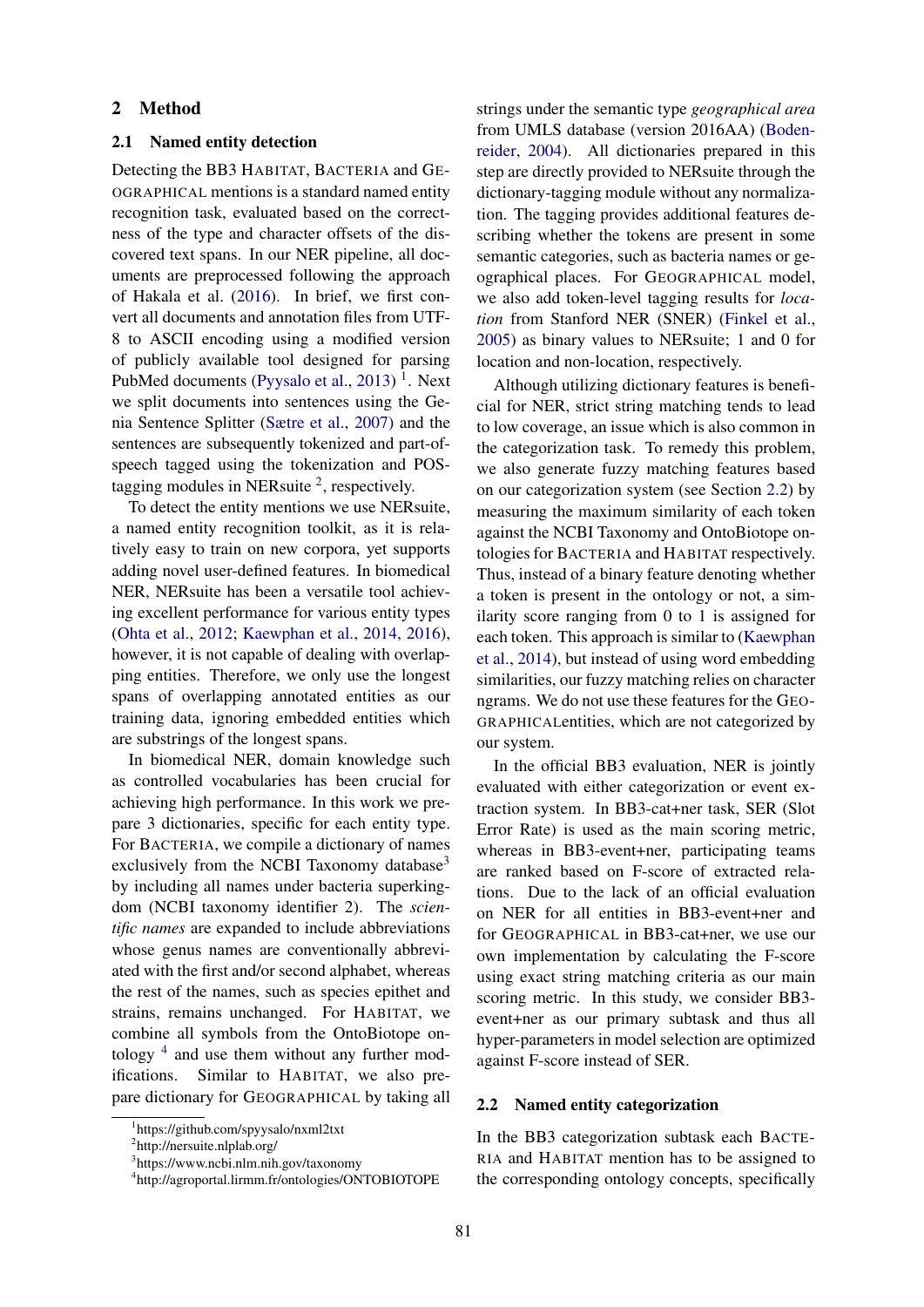to NCBI Taxonomy and OntoBiotope identifiers respectively. This task is commonly known as named entity normalization or entity linking and various approaches ranging from Levenshtein edit distances to recurrent neural networks have been suggested as the plausible solutions (Tiftikci et al., 2016; Limsopatham and Collier, 2016).

Our categorization method is based on the common approach of TFIDF weighted sparse vector space representations (Salton and Buckley, 1988; Leaman et al., 2013; Hakala, 2015), i.e. the problem is seen as an information retrieval task where each concept name in the ontology is considered a document and the IDF weights are based on these names. Consequently, each concept name and each entity mention is represented with a TFIDF weighted vector and the concept with the highest cosine similarity is assigned for a given entity. Whereas these representations are commonly formed in a bag-of-words fashion, in our experiments using character-level ngrams resulted in better outcome. In the final system we use ngrams of length 1, 2 and 3 characters. These ngram lengths produced the highest accuracy on the official development set for both BACTERIA and HABITAT entities, each entity type evaluated separately. The TFIDF vectorization was implemented using the scikit-learn library (Pedregosa et al., 2011) and default parameter values except for using the character level ngrams instead of words.

For both included ontologies we use the preferred names as well as the listed synonyms to represent the concepts. Since the task is restricted to bacteria mentions instead of all organisms, we also narrow down the NCBI Taxonomy ontology to cover only the Bacteria superkingdom, i.e. the categorization system is not allowed to assign taxonomy identifiers which do not belong to this superkingdom. Otherwise all concepts from the used ontologies are included.

As preprocessing steps we use three main approaches: abbreviation expansion, acronym expansion and stemming. For stemming we use the Porter stemmer (Porter, 1980) and stem each token in the entities and concept names. According to our evaluation this is not beneficial for the BACTERIA entities and is thus included only for the HABITAT entities.

In biomedical literature the genus names in BACTERIA mentions are commonly shortened after the first mention, e.g. *Staphylococcus aureus* is abbreviated as *S. aureus*, but the NCBI Taxonomy ontology does not include these abbreviated forms as synonyms for the corresponding concepts. Thus, if an entity mention includes a token with a period in it, we expand the given token by finding the most common token with the same initial from all previously mentioned entities of the same type within the same document.

Another commonly used naming convention for BACTERIA mentions is forming acronyms, e.g. *lactic acid bacteria* is often referred to as *LAB*. Consequently, when we detect a BACTERIA mention with less than five characters or written in uppercase, we try to find the corresponding full form by generating acronyms for all previously mentioned BACTERIA entities by simply concatenating their initials. However, many BACTERIA acronyms do not follow this format strictly, e.g *Lactobacillus casei strain Shirota* should be shortened to *LcS* instead of *LCSS* and *Francisella tularensis Live Vaccine Strain* as *LVS* instead of *FTLVS*. Thus, instead of using strict matching to find the corresponding full form, we utilize the same character-level TFIDF representations as used for the actual categorization for these acronyms to find the most similar full form. In our evaluation, using the same approach for HABITAT entities dramatically decreased the performance hence was thus not used for this entity type (see Section 3.2).

Both of these expansion methods have similar intentions as the preprocessing steps utilized by the winning system in BB3 (BOUN) by Tiftikci et al. (2016), but our system uses more relaxed criteria for finding the full forms and should thus result in better recall at the expense of precision.

#### 2.3 Event extraction

The BB3-event and BB3-event+ner tasks demand extraction of undirected binary associations of two named entities: a BACTERIA entity and either a HABITAT or a GEOGRAPHICAL entity; and these relations represent the locations in which bacteria live. We thus formulate this task as a binary classification task and assign the label *positive* if such relation holds for a given entity pair and *negative* otherwise.

To address this task, we present a deep learningbased relation extraction system that generates features along the *shortest dependency path (SDP)*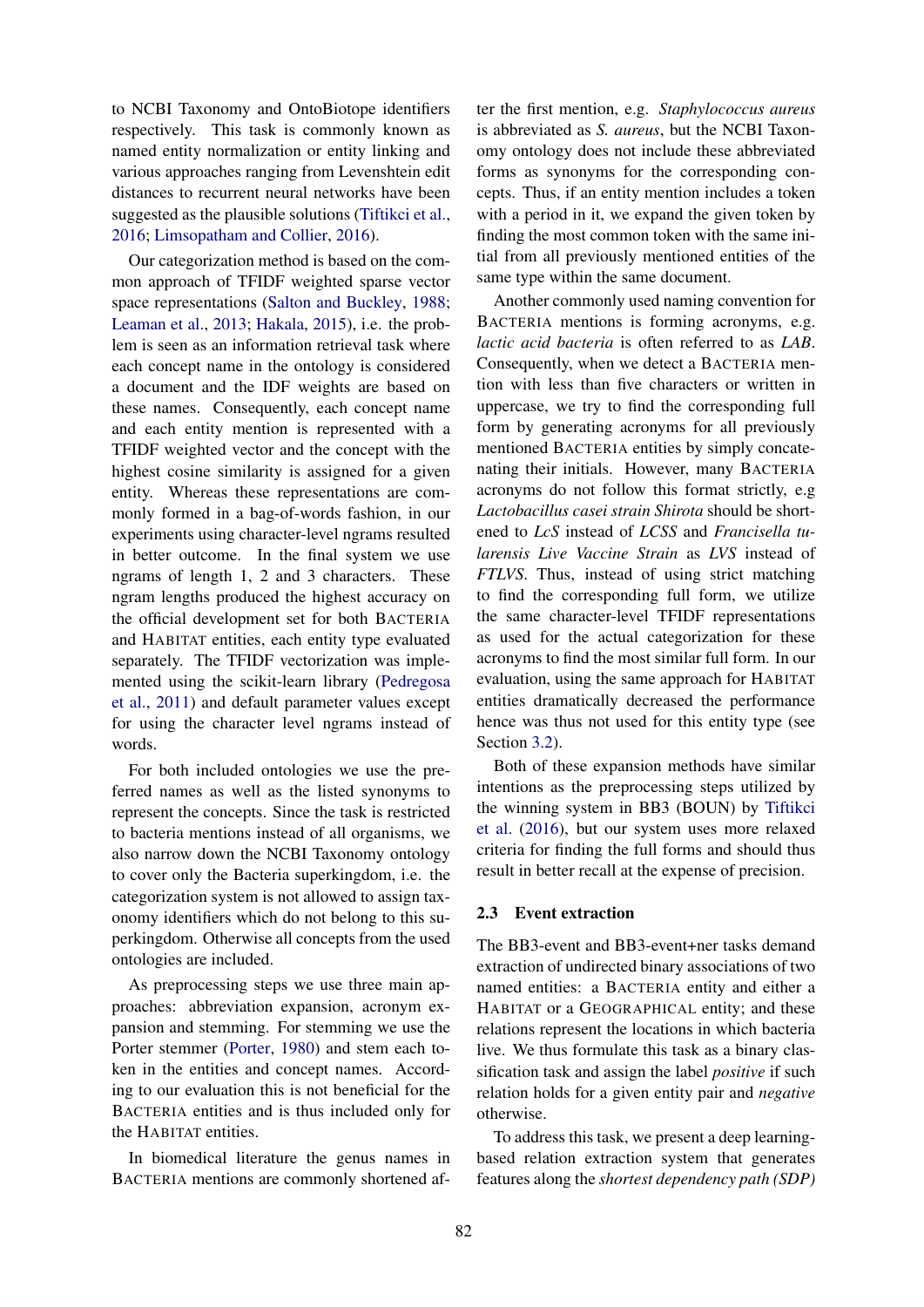|                        | <b>Train</b> | <b>Devel</b> | <b>Test</b> |
|------------------------|--------------|--------------|-------------|
| Total sentences        | 527          | 319          | 508         |
| Sentences w/examples   | 158          | 117          | 158         |
| Sentences w/o examples | 369          | 202          | 350         |
| Total examples         | 524          | 506          | 534         |
| Positive examples      | 251          | 177          |             |
| Negative examples      | 273          | 329          |             |

Table 1: BB3-event data statistics.

which connects the two candidate entities in the syntactic parse graph. Many successful relation extraction systems have been built utilizing SDP (Cai et al., 2016; Mehryary et al., 2016; Xu et al., 2015; Björne and Salakoski, 2013; Björne et al., 2012; Bunescu and Mooney, 2005) since it is known to contain most of the relevant words for expressing the relation between the two entities while excluding less relevant and uninformative words. Since this approach focuses on a *single* sentence parse graph at a time, it is unable to detect plausible cross-sentence relations, i.e, the cases in which the two candidate entities belong to different sentences. As discussed by Kim et al. (2011), detecting such relations is a major challenge for relation extraction systems. We simply exclude any cross-sentence relations from training, development and test sets.<sup>5</sup> Table 1 summarizes the statistics of the data that is used for building our relation extraction system after removing crosssentence relations.

### 2.3.1 Preprocessing

For preprocessing, we use the preprocessing pipeline of the TEES system (Björne and Salakoski, 2013) which automates tokenization, part-of-speech tagging and sentence parsing. TEES runs the BLLIP parser (Charniak and Johnson, 2005) with the biomedical domain model created by McClosky (2010). The resulting phrase structure trees are then converted to dependency graphs (*nonCollapsed* variant of Stanford Dependency) using the Stanford conversion tool (version 2.0.1) (de Marneffe et al., 2006).

#### 2.3.2 Relation extraction system architecture

The architecture of our deep learning-based relation extraction system is centered around utilizing three separate convolutional neural networks (CNN): for the sequence of *words*, the sequence of

*POS tags*, and the sequence of *dependency types* (the edges of the parse graph), along the SDP connecting the two candidate entities (see Figure 1). Even though the parse graph is directed, we regard it as an undirected graph and always traverse the SDP by starting the path from the BACTERIA entity mention to the HABITAT/GEOGRAPHICAL, regardless of the order of their occurrence in the sentence. Evaluation against the development set showed that this approach leads to better generalization in comparison with simply traversing the path from the first occurring entity mention to the second (with/without considering the direction of the edges).

The structure of each CNN is similar: the words (or POS tags or dependency types) in the sequence are mapped into their corresponding vector representations using an embedding lookup layer. The resulting sequence of vectors is then forwarded into a convolutional layer which creates a convolution kernel that is applied on the layer input over a single spatial dimension to produce a tensor of outputs. These outputs are then forwarded to a max-pooling layer that gathers information from local features of the SDP. Hence, the three CNNs produce three vector representations.

Subsequently, the output vectors of the CNNs and two 1-hot-encoded entity-type vectors are concatenated. The first entity-type vector represents the type of the first occurring entity in the sentence (BACTERIA, HABITAT or GEOGRAPH-ICAL), and the other is used for the second one. The resulting vector is then forwarded into a fully connected hidden layer and finally, the hidden layer connects to a single-node binary classification layer.

For the word features, we use a vector space model with 200-dimensional word embeddings pre-trained by Pyysalo et al. (2013). These are fine-tuned during the training while the POS-tag and dependency type embeddings are learned from scratch after being randomly initialized.

Based on experiments on the development set, we have set the dimensionality of the POS tag embeddings to 200, and for dependency types to 300. For all convolutional layers, the number of filters has been set to 100 and the window size (filter length) to 4. Finally, dimensionality of the hidden layer has been set to 100.The *ReLU* activation function is applied on the output of the convolutional layers while we apply *sigmoid* activation to

<sup>5</sup>Official evaluation results on the development and test data are of course comparable to those of other systems: any cross-sentence relations in the development/test data count against our submissions as false negatives.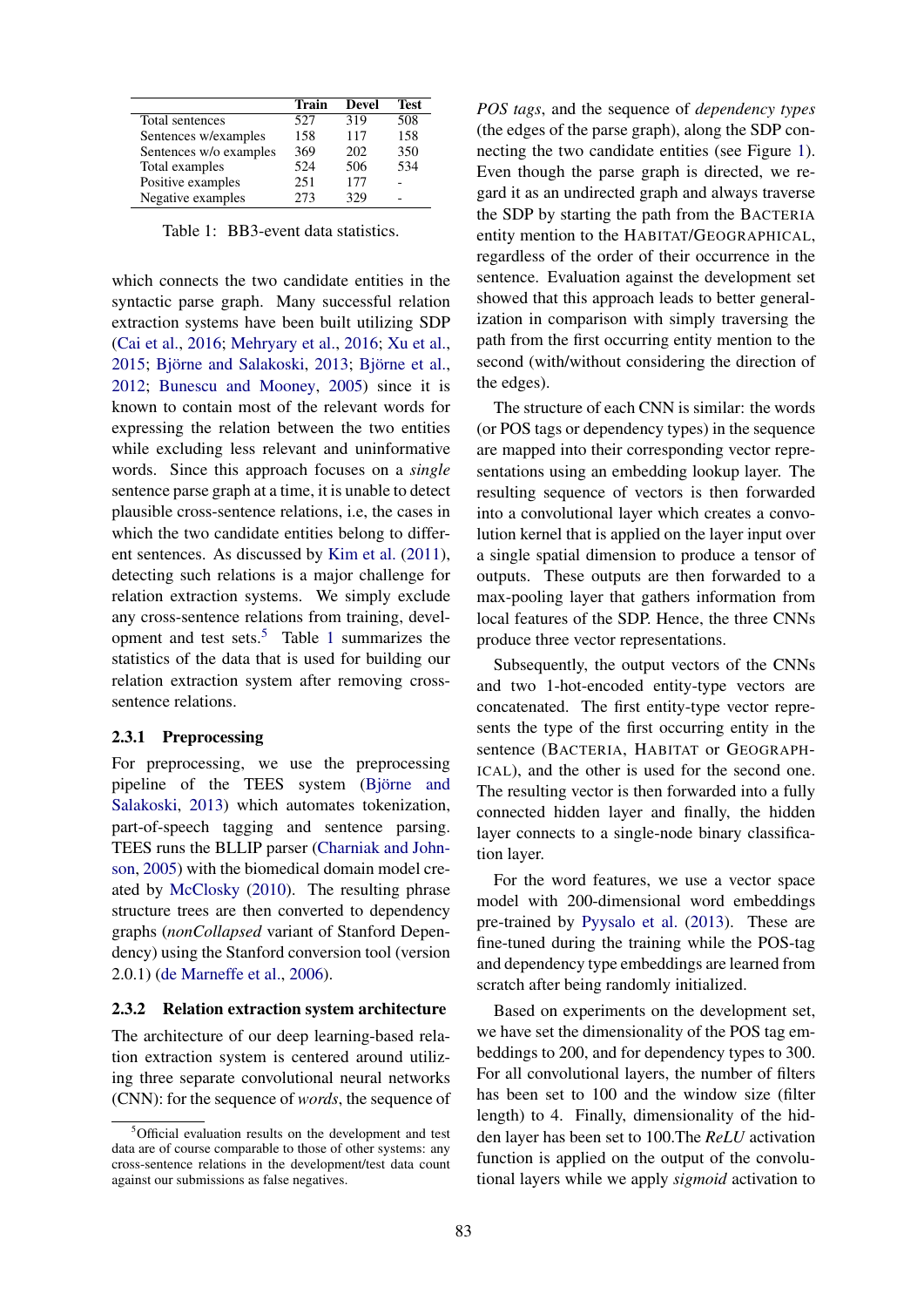

Figure 1: Proposed network architecture.

the output of the hidden layer.

#### 2.3.3 Training and optimization

We use *binary cross-entropy* as the objective function and the *Adam* optimization algorithm (Kingma and Ba, 2014) for training the network. Applying the *dropout* (Srivastava et al., 2014) with rate of 50% on the output of the hidden layer is the only network regularization method used to avoid overfitting.

When the number of weights in a neural network is high and the training set is very small (e.g., there are only 524 examples in the BB3-event training set), the initial random state of the model can have a significant impact on the final model and its generalization performance. Mehryary et al. (2016) have reported that the F-score on the development set of BB3-event task can vary up to 9 percentage points based on the different initial random state of the network.

To overcome this problem, we implement the simple but effective strategy proposed by them, which consists of training the neural network model 15 times with different initial random states, predicting the development/test set examples and aggregating the 15 classifiers' predictions using a simple voting algorithm.

For each development/test example, the voting algorithm combines the predictions based on a given threshold parameter  $t$ : the relation is voted to be positive if at least  $t$  classifiers have predicted it to be positive, otherwise, it will be considered as a negative. Obviously, the lowest threshold value  $(t = 1)$  produces the highest recall and lowest precision and the highest threshold  $(t = 15)$  produces the highest precision and lowest recall and the aim is to find be best threshold value which maximizes the F-score.

Our experiments on the development set (using the proposed network architecture) showed that for the BB3-event task the optimal results are achieved when we train the networks for 2 epochs and set the threshold value to 4, and for the BB3-event+ner task, when we train the networks for 2 epochs and set the threshold value to 3.

### 3 Results and discussion

#### 3.1 Named entity detection

For the named entity detection task, we obtain the baseline performance by training NERsuite for each entity-type independently. As shown in Table 2, the F-scores for BACTERIA, GEOGRAPH-ICAL and HABITAT are 0.713, 0.516 and 0.482 respectively. The baseline performance of HABI-TAT and GEOGRAPHICAL models is significantly lower than BACTERIA.

For all entities, adding dictionary features improves the performance of the model. A substantial improvement in F-score is found for GEO-GRAPHICAL where the performance is increased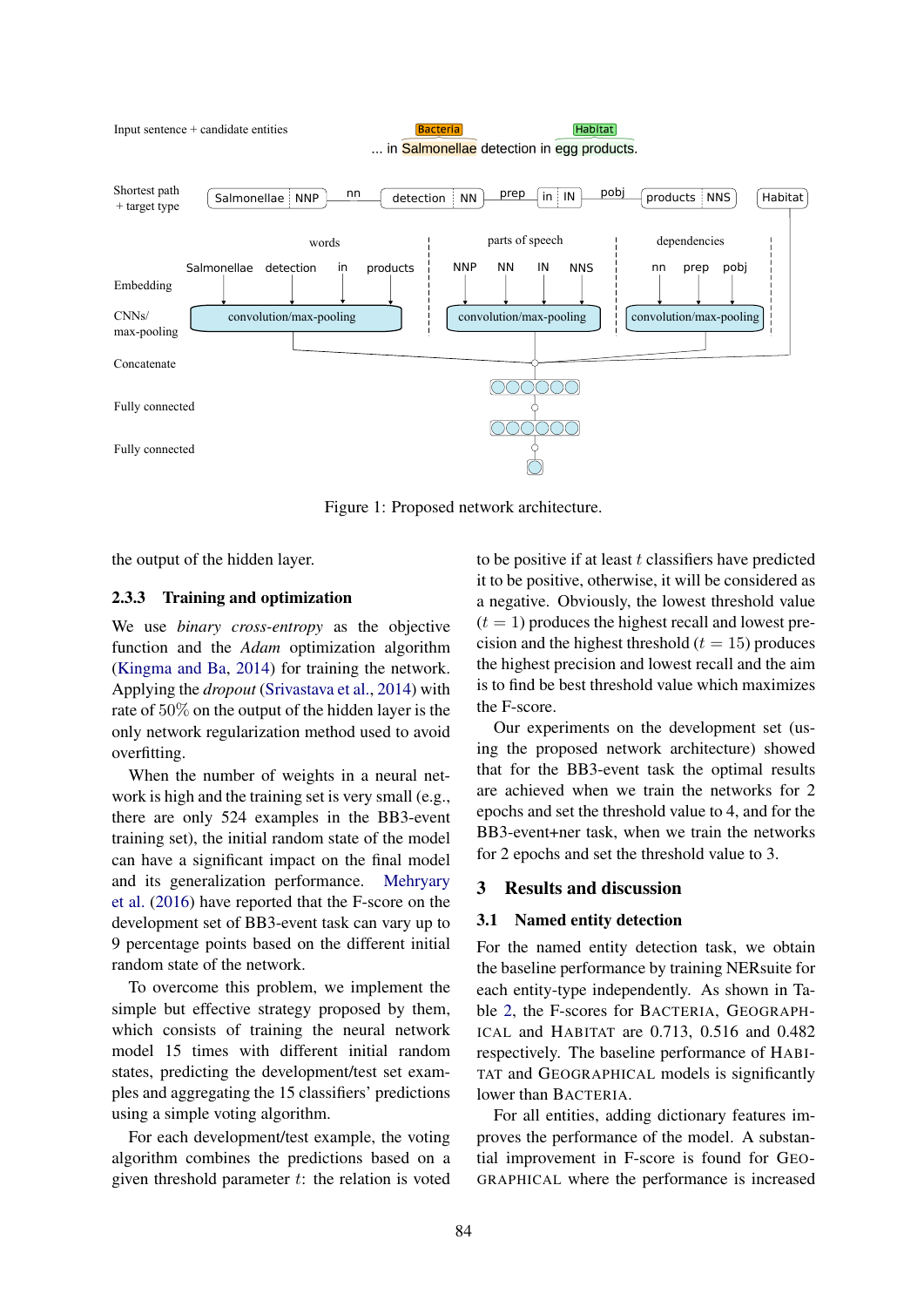| <b>Entity/Experiment</b> | <b>Precision</b> | Recall | <b>F-score</b> |
|--------------------------|------------------|--------|----------------|
| <b>Bacteria</b>          |                  |        |                |
| BB <sub>3</sub>          | 0.787            | 0.652  | 0.713          |
| $BB3 + dict$             | 0.833            | 0.697  | 0.759          |
| $BB3 + tfdf$             | 0.793            | 0.660  | 0.720          |
| $BB3 + tfdf + dict$      | 0.822            | 0.717  | 0.766          |
| $BB3 + BB2 + dict$       | 0.902            | 0.713  | 0.796          |
| $BB3 + BB1 + dict$       | 0.893            | 0.721  | 0.798          |
| Habitat                  |                  |        |                |
| BB3                      | 0.589            | 0.407  | 0.482          |
| $BB3 + dict$             | 0.649            | 0.465  | 0.541          |
| $BB3 + tfdf$             | 0.697            | 0.482  | 0.570          |
| $BB3 + tfdf + dict$      | 0.715            | 0.520  | 0.602          |
| $BB3 + BB2 + dict$       | 0.560            | 0.500  | 0.529          |
| Geographical             |                  |        |                |
| BB <sub>3</sub>          | 0.667            | 0.421  | 0.516          |
| $BB3 + dict$             | 0.719            | 0.605  | 0.657          |
| $BB3 + SNER$             | 0.694            | 0.658  | 0.676          |
| $BB3 + dict + SNER$      | 0.788            | 0.684  | 0.732          |
| $BB3 + BB2 + dict$       | 0.903            | 0.737  | 0.812          |

Table 2: The performance of our named entity detection system on BACTERIA, HABITAT and GE-OGRAPHICAL mentions using internal evaluation system. The models are evaluated on the BB3 development data.

by more than 14pp compared to 6pp and 5pp for HABITAT and BACTERIA, respectively. Adding fuzzy matching features further improves the Fscore for HABITAT by more than 12pp compared to 8pp for BACTERIA. This result shows that having both domain knowledge and relaxed matching criteria can significantly enhance the model performance.

We improve equally the baseline performance for GEOGRAPHICAL by adding features from SNER tagging. The increase in F-score, 0.657 versus 0.676, is about the same as independently adding *UMLS-geographical area* dictionary features. Further increase in F-score is achieved by combining both features, likely due to the expanded coverage of geographical names.

The BB3 corpus is relatively small in terms of entity frequency and the number of unique entities. We explore the possibility of increasing model performance through adding additional training data from previously organized BB Shared Tasks (i.e, BB1 (Bossy et al., 2011) and BB2 (Bossy et al., 2013)). Annotations for BACTERIA mentions are available in both BB1 and BB2 Shared Tasks and we thus train NERsuite models by adding these annotations to the training data. The results show that the models, trained with additional datasets, achieve higher performance. BB1 provides a slightly better F-score than BB2, 0.798 vs 0.796.

For GEOGRAPHICAL and HABITAT entities, compatible annotations are only available from BB2 (Bossy et al., 2013), subtask 2. We thus train NERsuite for both HABITAT and GEOGRAPHI-CAL by using combined BB3 and BB2 data. The result for GEOGRAPHICAL is similar to the one observed with BACTERIA and additional data can increase the model F-score by more than 15pp. However, the result for HABITAT is different as F-score slightly drops from 0541 to 0.529. The best NER model for HABITAT thus remains unchanged.

Finally, we train our final model by combining training and development datasets and use hyperparameters obtained from the best performing system on development dataset. The official evaluation of the NER task jointly with either categorization or event extraction system is discussed in Section 3.2 and Section 3.3, respectively.

#### 3.2 Categorization

To analyze our categorization approaches, we evaluate their performance on the official development set. During the development we used accuracy for evaluating the effects of different hyperparameters and preprocessing steps. To get comparable results to previous systems we, however, report the results in this paper using the precision scores from the official evaluation service. As the used ontologies form hierarchical structures, the official evaluation penalizes the incorrect predictions based on the distance from the gold standard annotations, whereas our internal accuracy evaluation measures exact matches. Our accuracy scores and the official evaluation seem to correlate to the level that all improvements validated using the accuracy score also improved the performance according to the official evaluation.

The performance of our system and various preprocessing steps are shown incrementally in Table 3. As a baseline system we use TFIDF bagof-words representations without any of our preprocessing steps. By simply switching to character level representations the precision is increased by 1.3pp for HABITAT and 14.1pp for BACTERIA mentions.

Adding the abbreviation expansion step further improves precision for BACTERIA by 14.1pp, but does not influence HABITAT entities as most likely there are no abbreviated mentions in this category. The acronym expansion has a lesser, but still no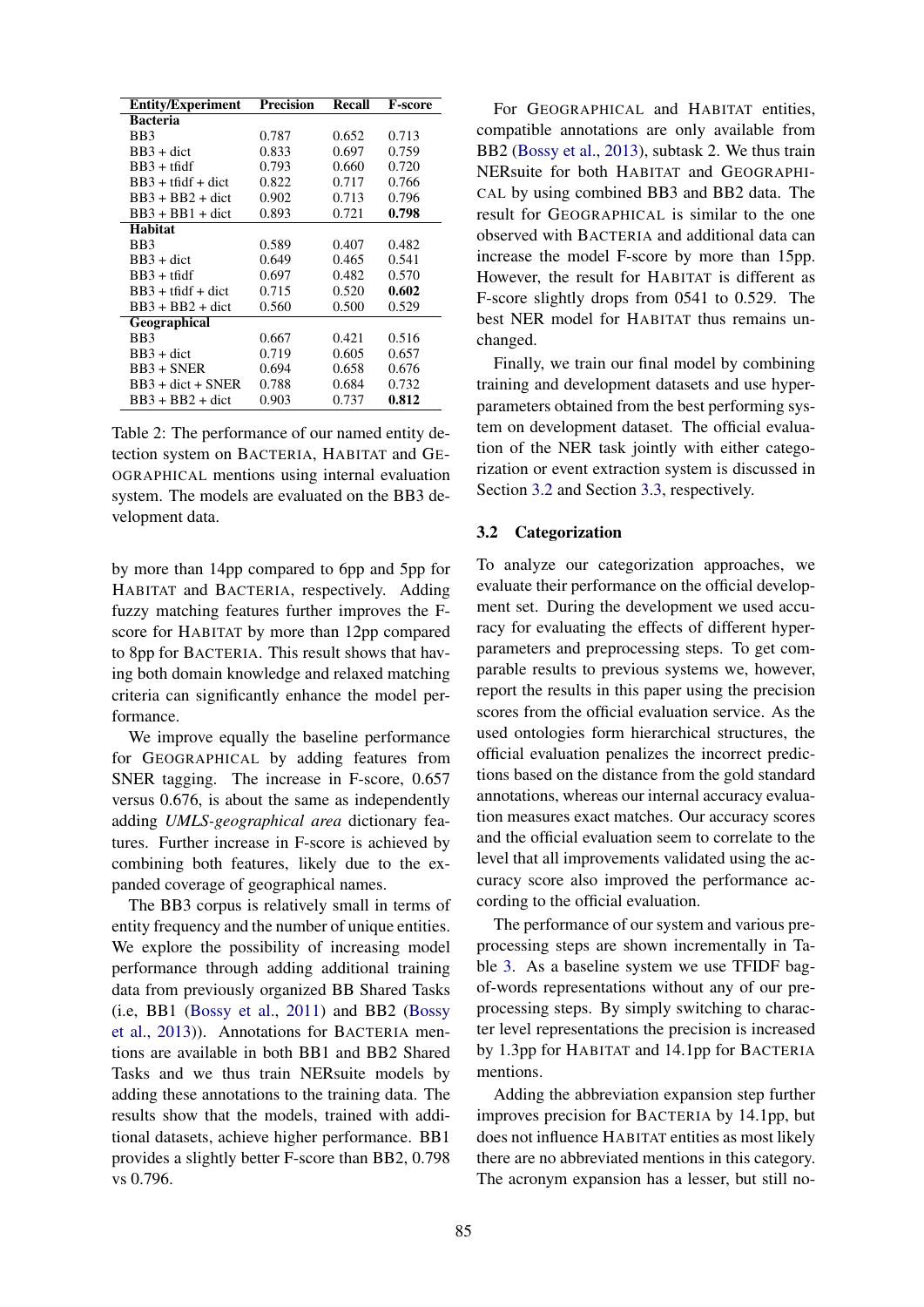ticeable impact and improves precision for BAC-TERIA by 4.9pp. However, applying this method to HABITAT entities decreases the performance by 4.5pp and is thus left out in the final system for this entity type. This is probably due to the fact that we consider all tokens with less than 5 characters to be acronyms, which seems to hold for BACTERIA mentions, but is a bad assumption for HABITAT entities. The final preprocessing step, stemming, improves the performance on HABITAT entities by mere 1.3pp, but has a negative impact on BACTE-RIA and is left out for this entity type in the final system.

The results on the official test set are consistently lower than on the development set for both entity types (see Table 4), suggesting that the hyperparameters selected based on the development set might have been slightly overfit on this data. However, our system is able to outperform BOUN (Tiftikci et al., 2016), the winning system from the BioNLP'16 BB3 Shared Task, by 1pp, 1.5pp and 1.2pp on HABITAT, BACTERIA and all entities respectively.

Since the BB3 tasks do not evaluate named entity recognition independently, but only in conjunction with either categorization or event extraction, we also report the official numbers for the BB-cat+ner task in Table 5. In this combined evaluation our system is not able to reach the performance level of the state-of-the-art system TagIt (Cook et al., 2016), but does outperform the other systems which participated in the given subtask.

Our combined system is also performing clearly worse on the test set than on the development set. Unfortunately, due to the test set being blinded, we are unable to specify the exact cause for this. However, the official evaluation service does provide relaxed evaluation modes where e.g. entity boundaries are ignored, i.e. the evaluation focuses on the categorization task. Based on these evaluations our categorization system seems to perform on the same level on both development and test sets, but the performance of our NER model drops, especially for the BACTERIA mentions. This might be simply due to overfitting on the development set, but requires further investigation.

|                   | Habitat | Bacteria | Overall |
|-------------------|---------|----------|---------|
| <b>BOW TFIDF</b>  | 0.634   | 0.531    | 0.568   |
| <b>Char TFIDF</b> | 0.647   | 0.672    | 0.656   |
| + abbreviations   | 0.647   | 0.813    | 0.705   |
| + acronyms        | 0.602   | 0.862    | 0.693   |
| + stemming        | 0.660   | 0.858    | 0.729   |
| Final system      | 0.660   | 0.862    | 0.731   |

Table 3: Evaluation of our categorization system with different preprocessing steps compared to a baseline system with TFIDF weighted bagof-words (unigrams) representations. The scoring is produced by the official evaluation service. Any added processing step, which decreases the performance is left out for the given entity type for the following experiments.

|             | Habitat | <b>Bacteria</b> | Overall |
|-------------|---------|-----------------|---------|
| Our system  | 0.630   | 0.816           | 0.691   |
| <b>BOUN</b> | 0.620   | 0.801           | 0.679   |

Table 4: Comparison of our entity categorization system and the best performing system in BioNLP'16 BB3 Shared Task on the test set using the official evaluation service.

|            | Habitat         | Bacteria | Overall |  |
|------------|-----------------|----------|---------|--|
|            | Development set |          |         |  |
| Our system | 0.645           | 0.377    | 0.553   |  |
| TagIt      | 0.511           | 0.303    | 0.439   |  |
|            |                 | Test set |         |  |
| Our system | 0.804           | 0.706    | 0.766   |  |
| TagIt      | 0.775           | 0.399    | 0.628   |  |

Table 5: Official results for the combined evaluation of named entity recognition and categorization compared against the state-of-the-art system. The results are evaluated in slot error rate (SER), i.e. a smaller value is better. The scores for the TagIt system are as reported in their paper.

### 3.3 Event extraction

As discussed earlier, there are two tasks in the BB3 which involve extracting the relations between BACTERIA and HABITAT/GEOGRAPHICAL entities: (1) The BB3-event task, for which all manually annotated entities are given (even for the test set). This task aims to assess the performance of relation extraction systems; (2) The BB3-event+ner task, for which, entities for the test set are hidden and the aim is assessing the joint performance of the NER and the relation extraction systems.

It should be highlighted that the performance of the NER system has a direct impact on the relation extraction system and subsequently on the performance of an end-to-end system for the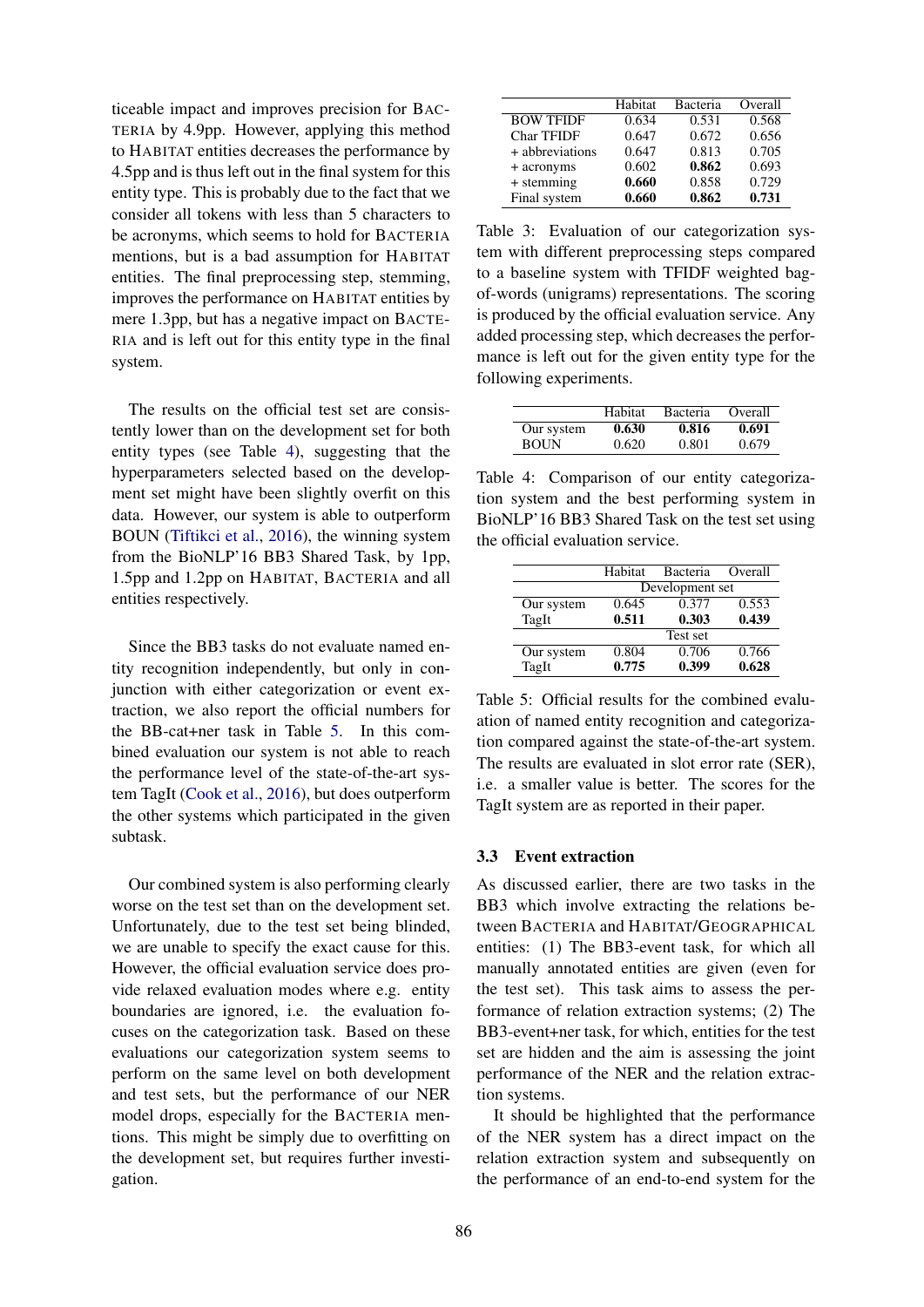BB3-event+ner task. On one hand, if the NER system produces extremely low recall outputs, the relation extraction system will fail to extract some of the valid relations, simply because it only investigates the existence of possible relations among the *given* entities. On the other hand, if the NER system provides high recall but very low precision predictions, this means that words mistakenly detected as valid entities are given to the relation extraction system. For each given entity, the relation extraction system pairs it with other provided entities in the sentence and tries to classify all candidate pairs. Hence, invalid entities will lead to generation of candidate pairs in which one or even both of the entities are actually invalid. Since the relation extraction system is trained on valid entity pairs, i.e., (BACTERIA,HABITAT) or (BACTERIA,GEOGRAPHICAL), it can easily produce a plethora of false-positives and hence, its precision will dramatically drop.

To summarize, if the NER system performance is low (low precision and/or low recall), even a very high-performance relation extraction system will not be able to compensate. Thus, when building an end-to-end system, the joint performance of NER and relation extraction should be assessed since individual performances do not reflect how efficiently the system will work in real-world applications.

The official performance of our relation extraction system alone when evaluated against the test set of the BB3-event task is 0.512 measured in Fscore (0.444 recall and 0.605 precision), achieving the third place among Shared Task participants for this task.

| <b>Dataset</b>               | <b>Overall</b> | Habitat | Geography |
|------------------------------|----------------|---------|-----------|
| <b>Development</b> set       |                |         |           |
| With sub-optimal<br>entities | 0.423          | 0.390   | 0.576     |
| With optimal<br>entities     | 0.429          | 0.395   | 0.604     |
| <b>Test set</b>              |                |         |           |
| With sub-optimal<br>entities | 0.372          | 0.388   | 0.207     |
| With optimal<br>entities     | 0.381          | 0.386   | 0.319     |

Table 6: Combined performance of our named entity recognition and event extraction systems on the event+ner task reported in F-score as measured by the official evaluation service.

For the BB3-event+ner task, the official results on the development and the test set are given in Table 6. As discussed earlier, to increase the performance of the NER system, we combine the BB3 with older BB datasets. This leads to the best prediction performance (denoted as *optimal*). Thus, we report and compare the overall performance of the end-to-end system when we use these entities. To establish a fair comparison with previously published systems we also report results for models trained only on the BB3 (denoted as *suboptimal*). As Table 6 shows, using previous BB-ST data for training the NER leads to 3pp increase in F-score of (BACTERIA,GEOGRAPHICAL) relations on the development set and about 11pp for the test set, probably due to the drastically increased performance for GEOGRAPHICAL entity detection. Unfortunately, since there are much less (BACTERIA,GEOGRAPHICAL) relations than (BACTERIA,HABITAT) relations in the data, our approach increases the overall F-score only by 1pp for the test set.

Table 7 compares the performance of our endto-end system with the winning team in the BB3-event+ner task (LIMSI, developed by Grouin (2016)). As it can be seen in the table, our system outperforms the winning team by 19pp in Fscore, achieving the new state-of-the-art score for the task. Even if we solely rely on BB3 data for the NER system, the improvement is 18pp in F-score. We emphasize that no other data than BB3 is used for training/optimization of our relation extraction system in any way.

| <b>Teams</b> | <b>F-score</b> | Recall | Precision | <b>SER</b> |
|--------------|----------------|--------|-----------|------------|
| LIMSI -      | 0.192          | 0.191  | 0.193     | 1.558      |
| Our system   | 0.381          | 0.292  | 0.548     | 0.891      |

Table 7: Official evaluation results for BB3 event+ner test data of our system compared to LIMSI, the winning team in the Shared Task.

### 4 Conclusions and future work

In this work, we introduced an open-source endto-end system, capable of named-entity detection/normalization and relation extraction to extract information about bacteria and their habitats from text. Our system is trained and evaluated on the BioNLP Shared Task 2016 Bacteria Biotope data.

According to the official evaluation, our entity detection and categorization system would have achieved the second place in BB3. Compared to the best performing system on cat+ner, TagIt, we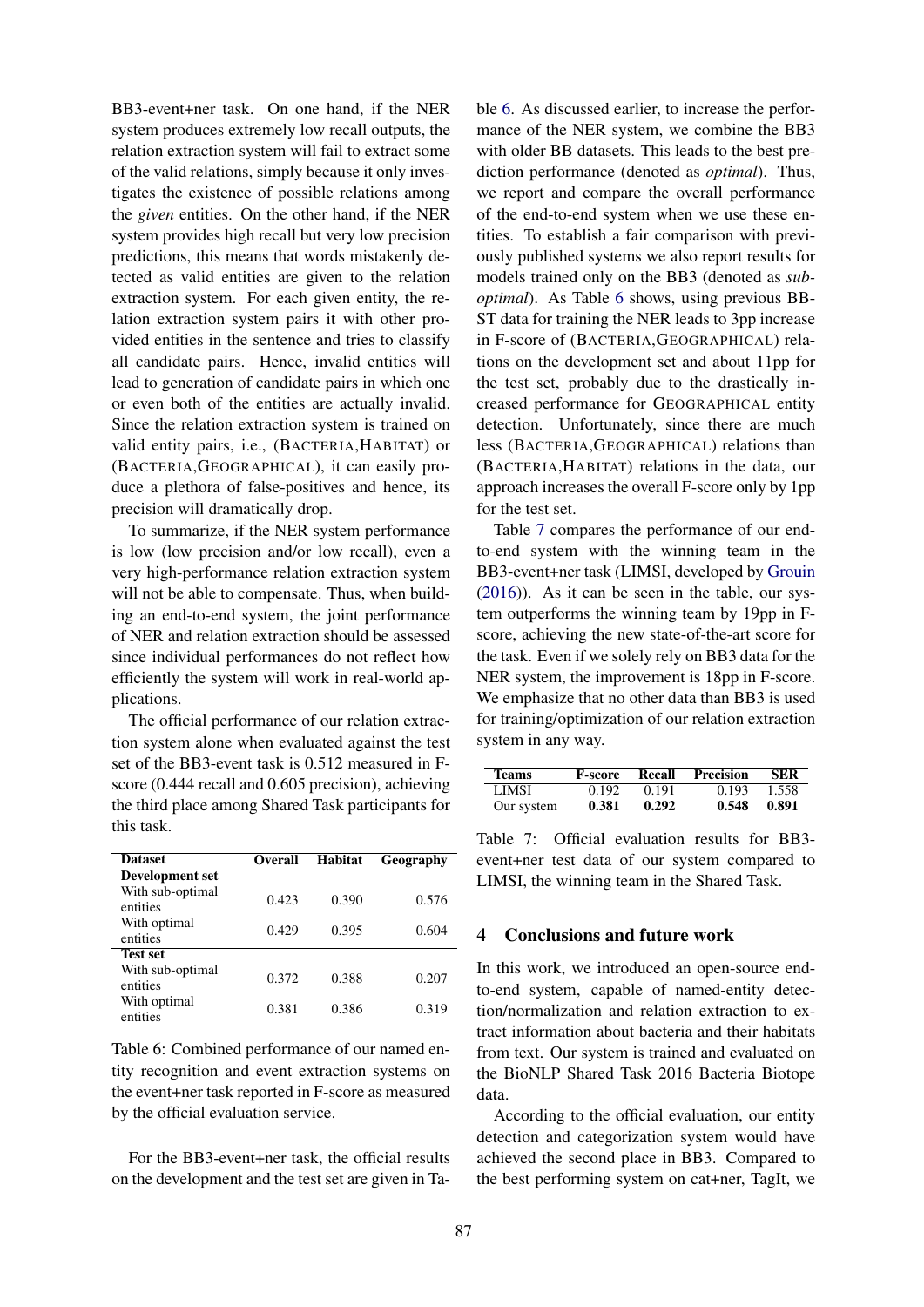consider that our approach on NER can still be improved, especially for HABITAT entities. First, we consider employing a *post-processing* step in order to recover embedded entities which are not currently handled by NERsuite. An effective postprocessing step should have a substantial impact on our NER system as the embedded entities accounted for over 10% of all HABITAT mentions.

Our categorization system outperforms the best performing system of BB3 by 1.2pp in the official evaluation, constituting the new state-of-theart for this task. Our system also relies less on rule-based or heuristic preprocessing steps and uses the same general approach for both BACTE-RIA and HABITAT mentions suggesting that it will be more adaptable for new entity types.

As 9.6% of the HABITAT entities in the official training set have more than one gold standard ontology annotation whereas our current system is only assigning a single concept for each entity, one future work direction is to assess different ways of associating entities with multiple concepts. In the simplest form this could be implemented by defining a similarity threshold instead of selecting only the best matching concept.

Since the character level ngrams resulted in significantly better performance than our word level baseline, the exploration of character level neural approaches is also warranted for the categorization task and will be tested in the future.

Official evaluation shows that the joint performance of entity detection and relation extraction of our end-to-end system outperforms the winning team by 19pp on F-score, establishing a new top score for the event+ner task. In this work we did not use previous BB Shared Task data for training the relation extraction system. However, as a future work we would like to investigate the effect of utilizing previous BB Shared Task data.

As a future work, we would like to run our system on large-scale, on all PubMed abstracts and PubMed Central Open Access full articles to form a publicly available knowledge base.

We highlight that the methods discussed and used in this work are not only applicable for BB3 tasks and can be beneficial for other entity detection/normalization and relation extraction projects as well.

## 5 Acknowledgements

This work was supported by ATT Tieto käyttöön grant. Computational resources were provided by CSC - IT Center For Science Ltd., Espoo, Finland.

### **References**

- Jari Björne, Filip Ginter, and Tapio Salakoski. 2012. University of Turku in the BioNLP'11 Shared Task. *BMC bioinformatics* 13(11):S4.
- Jari Björne and Tapio Salakoski. 2013. TEES 2.1: Automated annotation scheme learning in the BioNLP 2013 Shared Task. In *Proceedings of the BioNLP Shared Task 2013 Workshop*. pages 16–25.
- Olivier Bodenreider. 2004. The unified medical language system (UMLS): integrating biomedical<br>terminology. Nucleic acids research 32(suppl Nucleic acids research 32(suppl 1):D267–D270.
- Robert Bossy, Wiktoria Golik, Zorana Ratkovic, Philippe Bessières, and Claire Nédellec. 2013. BioNLP Shared Task 2013–an overview of the Bacteria Biotope task. In *Proceedings of the BioNLP Shared Task 2013 Workshop*. pages 161–169.
- Robert Bossy, Julien Jourde, Philippe Bessieres, Maarten Van De Guchte, and Claire Nédellec. 2011. BioNLP Shared Task 2011: Bacteria Biotope. In *Proceedings of the BioNLP Shared Task 2011 Workshop*. Association for Computational Linguistics, pages 56–64.
- Razvan C. Bunescu and Raymond J. Mooney. 2005. A shortest path dependency kernel for relation extraction. In *Proceedings of Human Language Technology Conference and Conference on Empirical Methods in Natural Language Processing (HLT/EMNLP)*. pages 724–731.
- Rui Cai, Xiaodong Zhang, and Houfeng Wang. 2016. Bidirectional recurrent convolutional neural network for relation classification. In *Proceedings of the 54th Annual Meeting of the Association for Computational Linguistics, ACL 2016, August 7-12, 2016, Berlin, Germany, Volume 1: Long Papers*.
- Eugene Charniak and Mark Johnson. 2005. Coarseto-fine n-best parsing and maxent discriminative reranking. In *Proceedings of the 43rd annual meeting on association for computational linguistics*. Association for Computational Linguistics, pages 173– 180.
- Helen V Cook, Evangelos Pafilis, and Lars Juhl Jensen. 2016. A dictionary-and rule-based system for identification of bacteria and habitats in text. In *Proceedings of the 4th BioNLP Shared Task 2016 Workshop*. Association for Computational Linguistics, Berlin, Germany.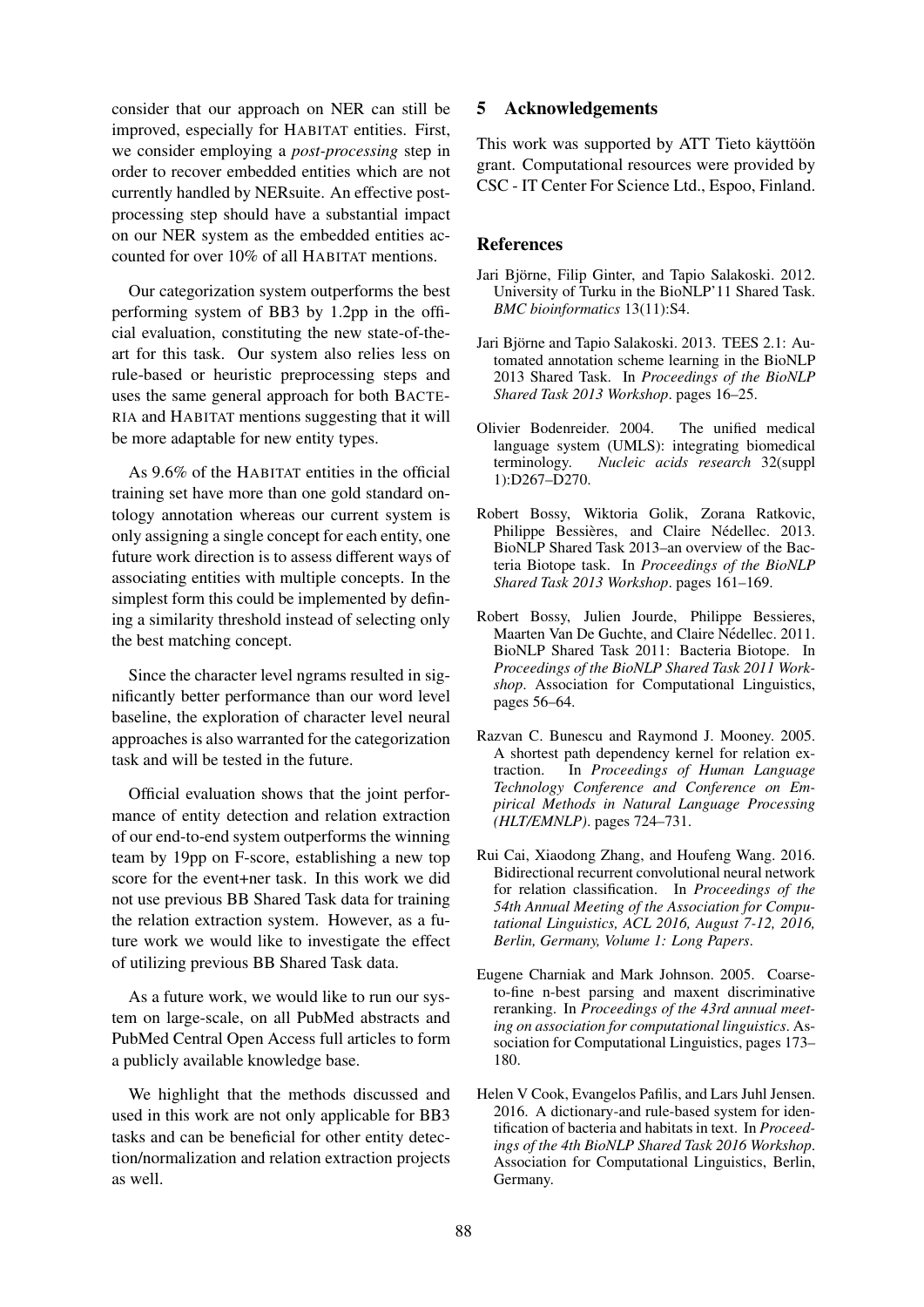- Marie-Catherine de Marneffe, Bill MacCartney, and Christopher D. Manning. 2006. Generating typed dependency parses from phrase structure parses. In *Proceedings of the 5th International Conference on Language Resources and Evaluation (LREC 2006)*. pages 449–454.
- Louise Deléger, Robert Bossy, Estelle Chaix, Mouhamadou Ba, Arnaud Ferré, Philippe Bessieres, and Claire Nédellec. 2016. Overview of the Bacteria Biotope task at BioNLP Shared Task 2016. In *Proceedings of the 4th BioNLP Shared Task Workshop. Berlin: Association for Computational Linguistics*. Association for Computational Linguistics, Berlin, Germany.
- Jenny Rose Finkel, Trond Grenager, and Christopher Manning. 2005. Incorporating non-local information into information extraction systems by Gibbs sampling. In *Proceedings of the 43rd annual meeting on association for computational linguistics*. Association for Computational Linguistics, pages 363– 370.
- Cyril Grouin. 2016. Identification of mentions and relations between bacteria and biotope from PubMed abstracts. In *Proceedings of the 4th BioNLP Shared Task Workshop*. Association for Computational Linguistics, Berlin, Germany, pages 64–72.
- Kai Hakala. 2015. UTU: Adapting biomedical event extraction system to disorder attribute detection. In *Proceedings of the 9th International Workshop on Semantic Evaluation (SemEval 2015)*. Association for Computational Linguistics, pages 375–379.
- Kai Hakala, Suwisa Kaewphan, Tapio Salakoski, and Filip Ginter. 2016. Syntactic analyses and named entity recognition for PubMed and PubMed Central– up-to-the-minute. In *Proceedings of the 4th BioNLP Shared Task Workshop*. Association for Computational Linguistics, Berlin, Germany, pages 102–107.
- Suwisa Kaewphan, Kai Hakaka, and Filip Ginter. 2014. UTU: Disease mention recognition and normalization with CRFs and vector space representations. *Proceedings of the 8th International Workshop on Semantic Evaluation (SemEval 2014)* pages 807–11.
- Suwisa Kaewphan, Sofie Van Landeghem, Tomoko Ohta, Yves Van de Peer, Filip Ginter, and Sampo Pyysalo. 2016. Cell line name recognition in support of the identification of synthetic lethality in cancer from text. *Bioinformatics* 32(2):276–282.
- Jin-Dong Kim, Tomoko Ohta, Sampo Pyysalo, Yoshinobu Kano, and Jun'ichi Tsujii. 2011. Extracting bio-molecular events from literature – the BioNLP'09 shared task. *Computational Intelligence* 27(4):513–540.
- Diederik P. Kingma and Jimmy Ba. 2014. Adam: A method for stochastic optimization. *CoRR* abs/1412.6980. http://arxiv.org/abs/1412.6980.
- Robert Leaman, Rezarta Islamai Doğan, and Zhiyong Lu. 2013. DNorm: disease name normalization with pairwise learning to rank. *Bioinformatics* page btt474.
- Nut Limsopatham and Nigel Collier. 2016. Normalising medical concepts in social media texts by learning semantic representation. In *Proceedings of the 54th Annual Meeting of the Association for Computational Linguistics (Volume 1: Long Papers)*. Association for Computational Linguistics, Berlin, Germany, pages 1014–1023.
- David McClosky. 2010. *Any Domain Parsing: Automatic Domain Adaptation for Natural Language Parsing*. Ph.D. thesis.
- Farrokh Mehryary, Jari Bjrne, Sampo Pyysalo, Tapio Salakoski, and Filip Ginter. 2016. Deep learning with minimal training data: TurkuNLP Entry in the BioNLP Shared Task 2016. In *Proceedings of the 4th BioNLP Shared Task Workshop*. Association for Computational Linguistics, Berlin, Germany, pages 73–81.
- Tomoko Ohta, Sampo Pyysalo, Jun'ichi Tsujii, and Sophia Ananiadou. 2012. Open-domain anatomical entity mention detection. In *Proceedings of the Workshop on Detecting Structure in Scholarly Discourse*. Association for Computational Linguistics, pages 27–36.
- Fabian Pedregosa, Gaël Varoquaux, Alexandre Gramfort, Vincent Michel, Bertrand Thirion, Olivier Grisel, Mathieu Blondel, Peter Prettenhofer, Ron Weiss, Vincent Dubourg, Jake Vanderplas, Alexandre Passos, David Cournapeau, Matthieu Brucher, Matthieu Perrot, and Édouard Duchesnay. 2011. Scikit-learn: Machine learning in Python. *Journal of Machine Learning Research* 12:2825–2830.
- Martin F Porter. 1980. An algorithm for suffix stripping. *Program* 14(3):130–137.
- Sampo Pyysalo, Filip Ginter, Hans Moen, Tapio Salakoski, and Sophia Ananiadou. 2013. Distributional semantics resources for biomedical text processing. In *Proceedings of the 5th International Symposium on Languages in Biology and Medicine (LBM 2013)*. pages 39–44.
- Rune Sætre, Kazuhiro Yoshida, Akane Yakushiji, Yusuke Miyao, Yuichiro Matsubayashi, and Tomoko Ohta. 2007. AKANE system: protein-protein interaction pairs in BioCreAtIvE2 challenge, PPI-IPS subtask. In *Proceedings of the Second BioCreative Challenge Workshop*. pages 209–212.
- Gerard Salton and Christopher Buckley. 1988. Termweighting approaches in automatic text retrieval. *Information processing & management* 24(5):513– 523.
- Nitish Srivastava, Geoffrey Hinton, Alex Krizhevsky, Ilya Sutskever, and Ruslan Salakhutdinov. 2014.